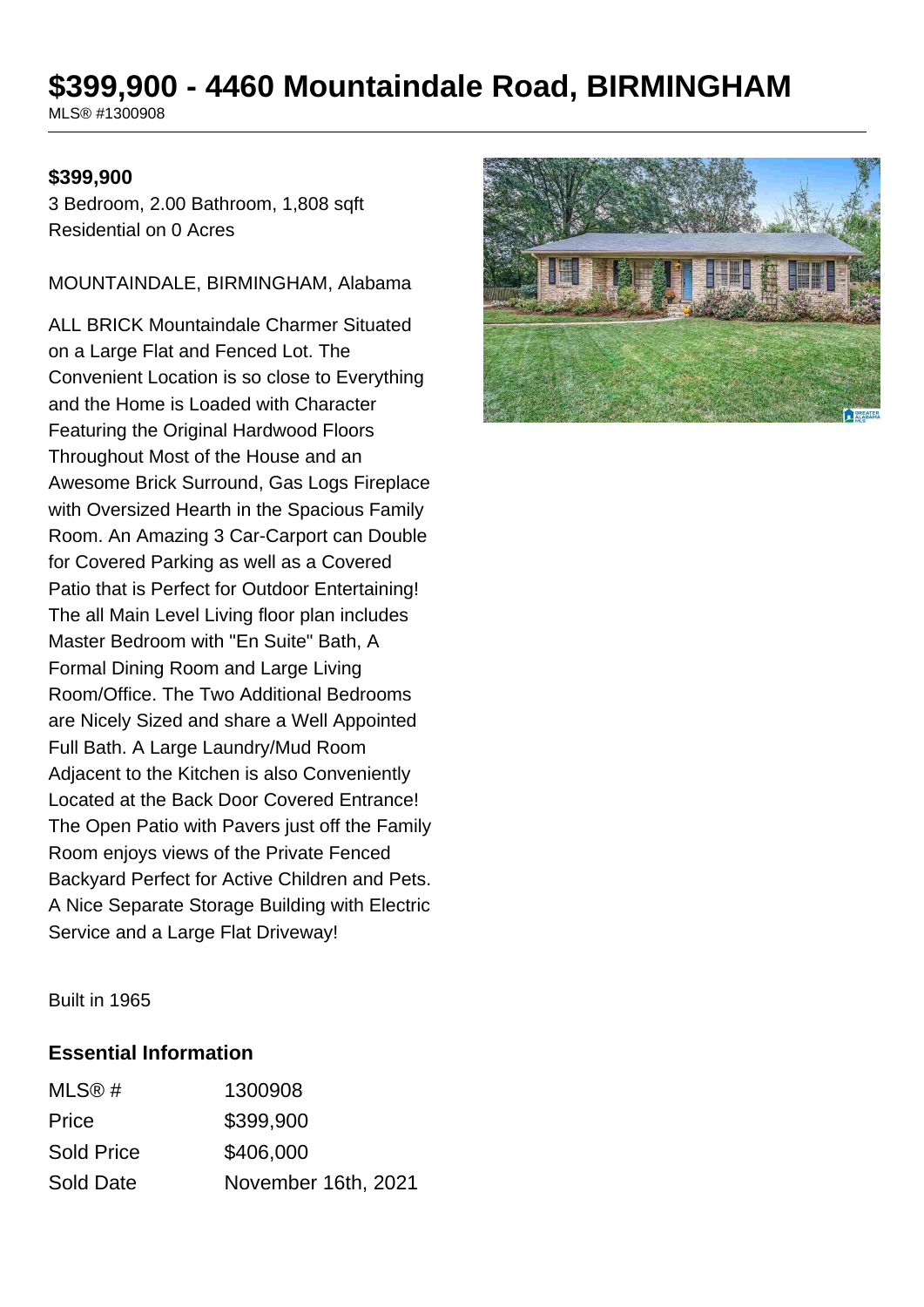| <b>Bedrooms</b>       | 3                  |
|-----------------------|--------------------|
| <b>Bathrooms</b>      | 2.00               |
| <b>Full Baths</b>     | 2                  |
| <b>Square Footage</b> | 1,808              |
| Acres                 | 0.39               |
| <b>Year Built</b>     | 1965               |
| <b>Type</b>           | <b>Residential</b> |
| Sub-Type              | ConvSingleFamily   |
| Status                | Sold               |

### **Community Information**

| <b>Address</b>           | 4460 Mountaindale Road                                                   |
|--------------------------|--------------------------------------------------------------------------|
| Area                     | CrestlineGardens/CrestlinePark/Irondale                                  |
| Subdivision              | <b>MOUNTAINDALE</b>                                                      |
| City                     | <b>BIRMINGHAM</b>                                                        |
| County                   | <b>Jefferson</b>                                                         |
| <b>State</b>             | Alabama                                                                  |
| Zip Code                 | 35213                                                                    |
| <b>Amenities</b>         |                                                                          |
| Parking                  | Driveway Parking, Main Level                                             |
| <b>Interior</b>          |                                                                          |
| Interior                 | Tile, Hardwood Laminate                                                  |
| <b>Interior Features</b> | <b>None</b>                                                              |
| Appliances               | Dishwasher Built-In, Microwave Built-In, Cooktop-Electric, Oven-Electric |
| Heating                  | Central, Gas Heat                                                        |
| Cooling                  | Central                                                                  |
| Fireplace                | Yes                                                                      |
| # of Fireplaces          | 1                                                                        |
| Fireplaces               | Gas Starter, Gas Logs, Masonary, Den                                     |
| <b>Stories</b>           | 1Story                                                                   |
| <b>Exterior</b>          |                                                                          |
| <b>Exterior Features</b> | <b>Fenced Yard, Storage Building</b>                                     |

|              | Exterior Features - Fenced Yard, Storage Building |
|--------------|---------------------------------------------------|
| Construction | 4 Side Brick                                      |
| Foundation   | <b>Crawl Space</b>                                |

## **School Information**